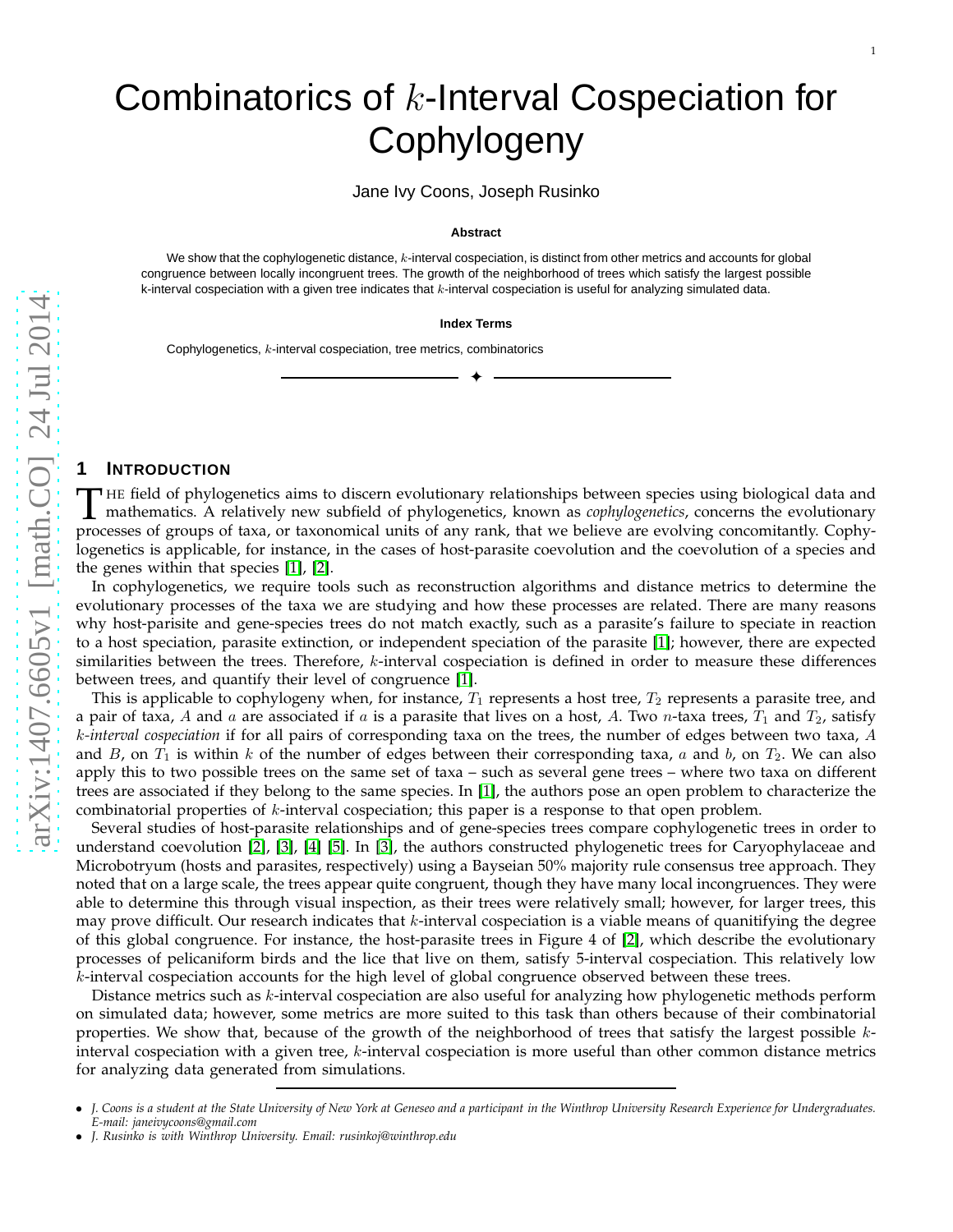# **2 BACKGROUND**

An *unrooted binary tree* is a phylogenetic tree where each non-leaf vertex has degree three. At each leaf of the tree is a *taxon* (plural: taxa), such as a gene, species or population. We define a *cherry* to be a pair of taxa with exactly two edges between them, and a *caterpillar tree* to be a phylogenetic tree with exactly two cherries. Since k-interval cospeciation is a discrete distance metric, we do not consider branch lengths.

**Definition 1.** Let  $\varepsilon_H(A, B)$  be the number of edges in the shortest path between taxa A and B on  $T_H$  and  $\varepsilon_P(a, b)$  be the *number of edges in the shortest pathbetween taxa a and b on*  $T_P$ *. Then*  $T_H$  *and*  $T_P$  *satisfy k-interval cospeciation (k-IC) if the following inequality holds for all* A *and* B*, and corresponding* a *and* b*:*

<span id="page-1-0"></span>
$$
|\varepsilon_H(A, B) - \varepsilon_P(a, b)| \le k. \tag{1}
$$

Note that, by [\(1\)](#page-1-0), if two trees satisfy k-IC, they also satisfy  $(k + x)$ -IC for any positive integer, x. So, we say that two trees satisfy *precise* k-IC if they satisfy k-IC and they do not satisfy  $(k-1)$ -IC. If  $T_1$  and  $T_2$  satisfy precise k-IC, then  $d(T_1, T_2) = k$ .

**Theorem 1.** *Precise* k*-IC is a tree metric.*

*Proof:* For any tree,  $d(T, T) = 0$ , since the number edges between each pair of taxa must remain the same. Additionally, for any two *n*-taxa trees,  $T_1$  and  $T_2$ ,  $d(T_1, T_2) = d(T_2, T_1)$ . So, in order for precise k-IC to be a distance, we must show that it satisfies the triangle inequality.

Let  $T_1$ ,  $T_2$ ,  $T_3$  be *n*-taxa trees for which  $d(T_1, T_2) = x$ ,  $d(T_2, T_3) = y$ , and  $d(T_1, T_3) = z$  for some  $x, y, z \in \mathbb{Z}_{\geq 0}$ . We must show that  $z \le x + y$ . Consider arbitary leaves,  $i_1, j_1 \in T_1$ ,  $i_2, j_2 \in T_2$  and  $i_3, j_3 \in T_3$ . By definition of k-IC,

<span id="page-1-1"></span>
$$
-x \leq \varepsilon_1(i_1,j_1) - \varepsilon_2(i_2,j_2) \leq x,\tag{2}
$$

$$
-y \leq \varepsilon_3(i_3, j_3) - \varepsilon_2(i_2, j_2) \leq y,\tag{3}
$$

$$
-z \leq \varepsilon_1(i_1,j_1) - \varepsilon_3(i_3,j_3) \leq z. \tag{4}
$$

Adding [2](#page-1-1) and [3](#page-1-1) yields  $-x - y \leq (\varepsilon_1(i_1, j_1) - \varepsilon_2(i_2, j_2)) - (\varepsilon_2(i_2, j_2) - \varepsilon_3(i_3, j_3)) \leq x + y$ , which simplifies to  $|\varepsilon_1(i_1, j_1) - \varepsilon_3(i_3, j_3)| \leq x + y$ . So, by definition of k-IC,  $T_1$  and  $T_3$  satisfy  $(x + y)$ -IC. So, in order for  $T_1$  and  $T_3$  to precisely satisfy *z*-IC, *z*  $\leq$  *x* + *y*, as needed. Therefore, precise *k*-IC satisfies the triangle inequality. So, precise *k*-IC is a distance. is a distance.

# **3 PRECISE** k**-INTERVAL COSPECIATION AND OTHER DISTANCES**

A comparison of precise  $k$ -interval cospeciation to other common discrete tree distances indicates that  $k$ -IC is a novel metric. We say that a distance metric,  $d_a$ , *determines* another distance,  $d_b$  if there exists a bijection,  $f$  such that  $f(d_a(T_1, T_2)) = d_b(T_1, T_2)$  for all  $T_1$  and  $T_2$ . We found that several of the most commonly used discrete distance metrics do not determine  $k$ -IC, and that  $k$ -IC reflects global similarities between trees which other distance metrics do not. This indicates that k-IC is a unique metric with properties that are not represented by current phylogenetic distances.

One extremely common distance metric is the nearest neighbor interchange distance. A *nearest neighbor interchange* (NNI) is a tree rearrangement operation in which we switch two subtrees of a tree that are joined by a single edge. So, the nearest neighbor interchange distance between  $T_1$  and  $T_2$  is the smallest number of NNIs it takes to transform  $T_1$  into  $T_2$ , or vice versa. Finding the NNI distance between two given trees is an NP-complete problem [\[6\]](#page-7-5).

**Theorem 2.** *Determing the* k*-IC between two trees is computable in polynomial time.*

*Proof:* This is evident from the fact that that the shortest path between two nodes of a tree can be computed at  $O(nlogn)$  [\[7\]](#page-7-6), and from the fact that we must compute these path  $\binom{n}{2}$  times. So, computing k-IC can be done at  $O(n^3 log n).$  $\Box$ 

For this reason, we hoped to find a relationship between the NNI distance and k-IC in order to bound the NNI distance more efficiently [\[1\]](#page-7-0).

Huggins et al. proved that two trees satisfy 1-IC if and only if their NNI distance is one [\[1\]](#page-7-0). However, they also introduced a counterexample to the possibility of  $k$ -IC providing an upper bound for the NNI distance for any  $k > 1$ . These counterexample trees,  $C_{3x}$  and  $D_{3x}$ , can be built by adding rooted triples on the same leaf set, but with differing cherries to the pendant edges of two x-taxa caterpillar trees,  $C$  and  $D$ . Fig. [1a](#page-2-0) and Fig. [1b](#page-2-0) are examples of these trees on 15 taxa.

Since no NNI operation is able to alter two of these rooted triples at the same time, the NNI distance between  $C_{3x}$  and  $D_{3x}$  is x. However, the two trees satisfy 2-IC. So, k-IC does not provide an upper bound for the NNI distance between trees. Therefore, the NNI distance does not determine k-IC. However, k-IC does provide a strict lower bound on the NNI distance.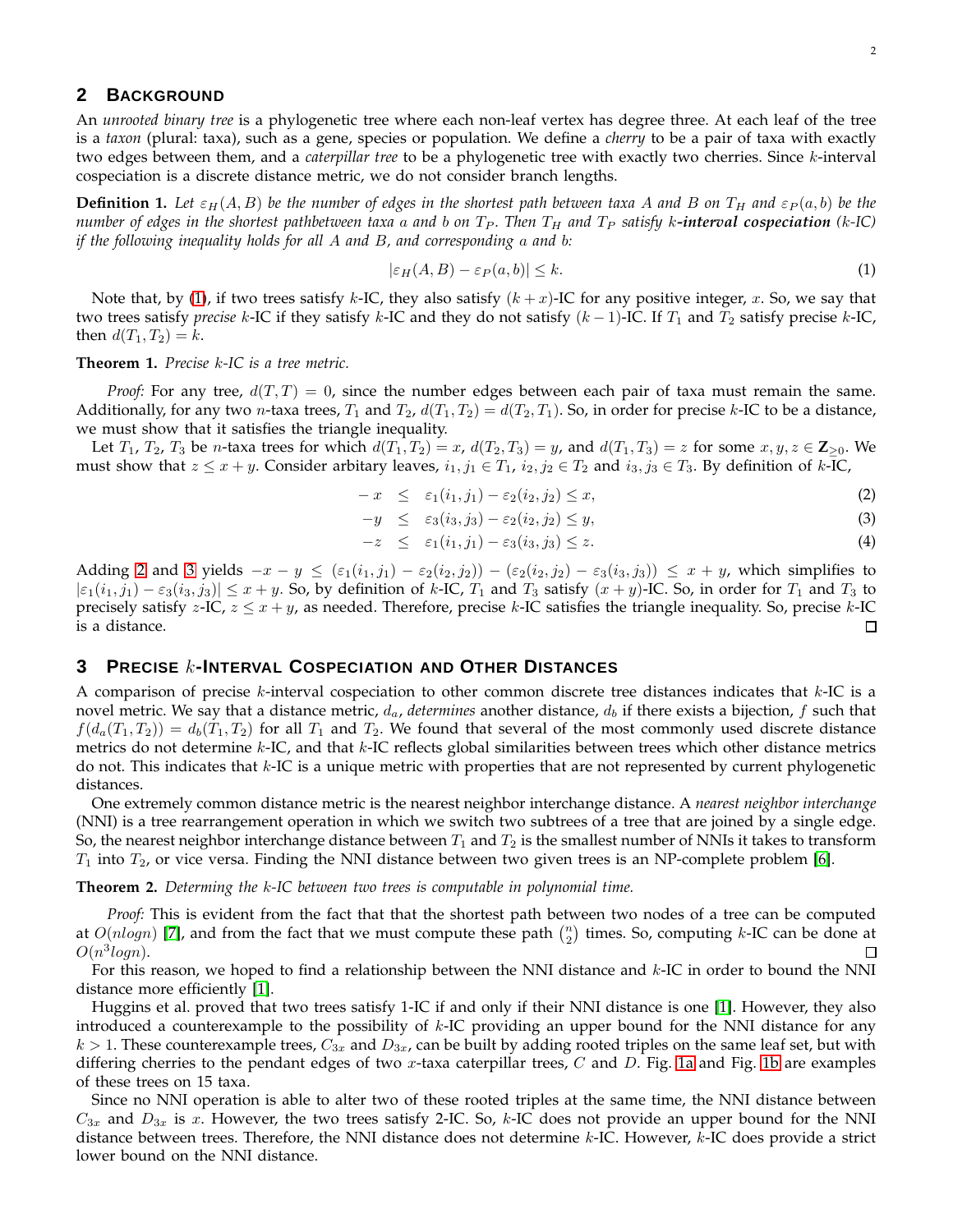<span id="page-2-0"></span>

Fig. 2

<span id="page-2-1"></span>

*Proof:* It suffices to show that one NNI operation changes the number of edges in the shortest path between any two taxa on a tree by at most one. Consider the trees,  $T_1$  and  $T_i$  in Fig. [2,](#page-2-1) which are reduced to a single, arbitrarily chosen internal edge with two subtrees extending from each of its vertices. The subtrees are denoted by  $S_1$ ,  $S_2$ ,  $S_3$  and  $S_4$ . Note that these are subtrees and not necessarily external edges, as indicated by the arrows at the end of each edge. For  $n > 3$ , all unrooted, binary trees with *n*-taxa can be reduced to a single internal edge with four subtrees extending from it, as in Fig. [2a](#page-2-1) and Fig. [2b.](#page-2-1) Consider the NNI that switches  $S_1$  and  $S_2$  on  $T_1$  without loss of generality. Every possible NNI on  $T_1$  and  $T_i$  will take this form, as an NNI switches two subtrees that are connected by a single internal edge. This results in the tree,  $T_i$ .

We know that the topology of a subtree on  $T_1$  cannot be changed by an NNI about this internal edge. An NNI operation can insert or delete at most one edge between any two taxa. Then, since  $T_i$  is one NNI operation away from  $T_1$ ,  $k-1 \le d(T_i,T_2) \le k+1$ . Therefore, it takes at least k NNI operations in order to transform  $T_1$  into  $T_2$ . So, the NNI distance between  $T_1$  and  $T_2$  is at least k.

The lower bound is strict, since we can always find two n-taxa trees which satisfy  $k$ -IC and which can be rearranged to match in a series of  $k$  NNI moves. For example, in Fig. [3,](#page-2-2) we have with two *n*-taxa caterpillar trees, where  $n = k + 4$ . We can get from  $T_1$  to  $T_2$  in a series of k NNI operations by simply switching  $i_3$  on  $T_1$  with the pendant edge to the left of it k times. Since the NNI distance between  $T_1$  and  $T_2$  cannot be less than k, their NNI distance is  $k$ . Though  $k$ -IC may not provide the best possible lower bound on the NNI distance, it is much quicker to compute than the NNI distance itself.

<span id="page-2-2"></span>Using similar methods with  $C_{3x}$  and  $D_{3x}$ , we can show that k-IC does not determine the Robinson-Foulds



Fig. 3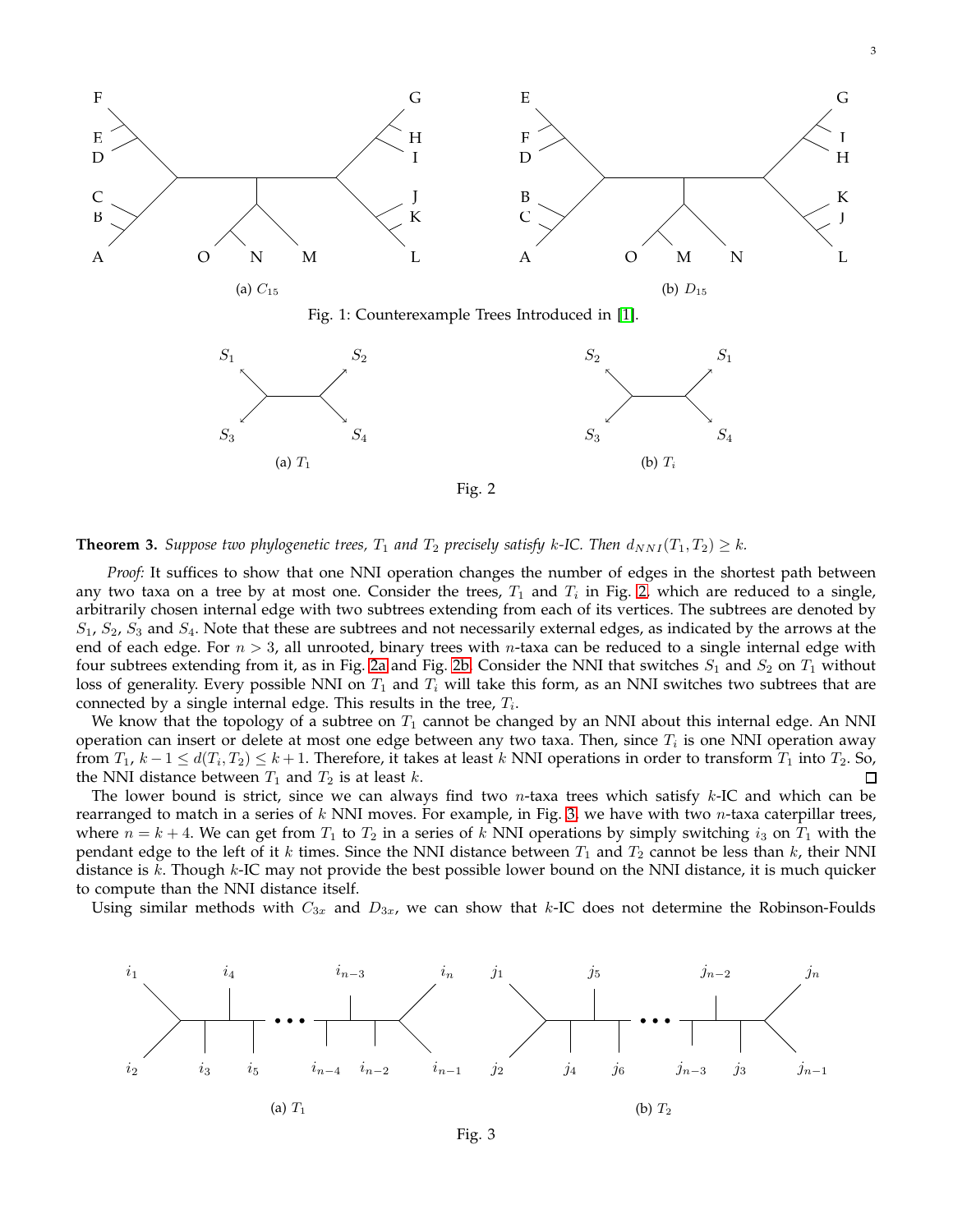distance, the path difference distance or the maximum agreement subtree distance. From these comparisons, we see that the k-IC between two trees describes global similarities between the trees that other common discrete distance metrics do not. This led us to believe that  $k$ -IC is a useful tool for studying pairs of cophylogenetic trees.

One way of describing this global similarity is through the length of the longest path between two taxa on the trees. We use the longest paths on two trees that satisfy  $k$ -IC to quanitfy the observation that  $k$ -IC describes global similarities between trees. If the difference between the length of the longest paths on two trees is equal to  $x$ , then  $k$  must be at least  $x$ .

**Theorem 4.** If two n-taxa trees,  $T_1$  and  $T_2$  precisely satisfy k-IC, then the absolute value of the difference between the length *of the longest path on*  $T_1$  *and the length of the longest path on*  $T_2$  *is at most k. Additionally, if this difference is equal to k, then taxa on opposite ends of the longest path on*  $T_1$  *must also be at the ends of the longest simple path on*  $T_2$ *.* 

*Proof:* Without loss of generality, let the longest path on  $T_1$  be greater than the longest path on  $T_2$ . Let  $A, B$  be the taxa which lie at the ends of the longest path on  $T_1$ . In other words,  $\varepsilon_1(A, B) = \max(\varepsilon_1(Q, R))$  for all  $Q, R \in T_1$ . Since  $a, b \in T_2$  can be no farther apart than  $\max(\varepsilon_2(s,t))$ ,  $\varepsilon_1(A, B) - \varepsilon_2(a, b) \ge \max(\varepsilon_1(Q, R)) - \max(\varepsilon_2(s,t))$ . In other words, the difference between the number of edges between  $A$  and  $B$  and the number of edges between  $a$  and  $b$ must be greater than the difference between the longest paths on  $T_1$  and  $T_2$ . So,  $|\max(\varepsilon_1(Q,R)) - \max(\varepsilon_2(s,t))| \leq$ k. If  $|\max(\varepsilon_1(Q,R)) - \max(\varepsilon_2(s,t))| = k$ , then a and b must lie along the longest path in  $T_2$ . If they did not,  $\varepsilon_1(A,B) - \varepsilon_2(a,b)$  would be greater than k, contradicting the fact that  $d(T_1, T_2) = k$ .  $\varepsilon_1(A, B) - \varepsilon_2(a, b)$  would be greater than k, contradicting the fact that  $d(T_1, T_2) = k$ .

This result helps to quanitify the degree of global congruence between two cophylogenetic trees so that researchers need not rely upon visual inspection.

# **4 THE** (<sup>n</sup> <sup>−</sup> 3)**-INTERVAL <sup>N</sup>EIGHBORHOOD**

The Robinson-Foulds Distance is one of the most commonly used distance metrics in phylogenetics. However, as papers such as [\[8\]](#page-7-7) mention, the growth of the neighborhood of trees the farthest possible Robinson-Foulds distance away from a given tree can make it difficult to use for analysis of simulated data. In order to analyze these neighborhoods in terms of  $k$ -IC, we define the  $k$ -interval neighborhood. The  $k$ -interval neighborhood  $(IN_k)$  of a tree,  $T$ , is defined to be the set of all trees which precisely satisfy  $k$ -IC with  $T$ . By analyzing the size of the neighborhood of trees which precisely satisfy the largest possible  $k$ -IC with a given tree, we can gain insight into how  $k$ -IC can be used to analyze simulated data.

#### **4.1 Size of the** (n − 3)**-Interval Neighborhood**

**Lemma 1.** *Two n*-taxa trees precisely satisfy at most  $(n-3)$ -IC.

*Proof:* Consider two *n*-taxa trees,  $T_1$  and  $T_2$ . Then  $T_1$  and  $T_2$  each have exactly  $n-3$  internal edges [\[9\]](#page-7-8). Therefore, two taxa can have at most  $n - 1$  edges between them, and there must be at least 2 edges between them. So, to maximize the k-interval cospeciation of  $T_1$  and  $T_2$ , let  $\varepsilon_1(I, J) = n - 1$  for some  $I, J \in T_1$  and  $\varepsilon_2(i, j) = 2$  for corresponding  $i, j \in T_2$ . Then  $\varepsilon_1(I, J) - \varepsilon_2(i, j) = n - 3$ . Since this method maximizes k,  $d(T_1, T_2$ corresponding  $i, j \in T_2$ . Then  $\varepsilon_1(I, J) - \varepsilon_2(i, j) = n - 3$ . Since this method maximizes k,  $d(T_1, T_2) \leq (n - 3)$ .

**Corollary 1.** If two for *n*-taxa trees, T and T',  $d(T, T') = n - 3$ , at least one of them must be a caterpillar tree.

This follows directly from the fact that, in order for two trees to satisfy  $(n-3)$ -IC, one of those trees must have a path of length  $n - 1$ . The only trees with such paths are caterpillar trees.

Let  $ub(n)$  denote the number of unrooted binary trees on n taxa. We know from [\[10\]](#page-7-9) that

$$
ub(n) = (2n - 5)!! = (2n - 5) \times (2n - 3) \times ... \times 5 \times 3 \times 1.
$$

**Theorem 5.** *For an* n*-taxa tree,* T *, with* c *cherries,*

$$
|IN_{(n-3)}| = \begin{cases} 2((n-2)! + 2((n-4)! - 2(n-3)!) + 2(2n-7)!! - (2n-9)!!) & \text{if } c = 2, \\ c((n-2)! - 2(n-4)!(c-1)) & \text{if } c \ge 3. \end{cases}
$$

*Proof:* Case 1:  $c = 2$ . When  $c = 2$ , T is a caterpillar tree. So, if  $d(T, T') = n - 3$ , T' can have any topology. Suppose T has two cherries,  $(a, b)$  and  $(c, d)$ . We can build such a T' from T either by:

• placing two taxa on opposite cherries of  $T$  into the same cherry on  $T'$ , or

• placing two taxa from the same cherry of  $T$  into opposite ends of  $T'$ , when  $T'$  is a caterpillar.

First, we count the trees obtained by placing two taxa on opposite cherries of  $T$  into the same cherries on  $T'$ . There are four possible cherries to pick from:  $(a, c)$ ,  $(a, d)$ ,  $(b, c)$  and  $(b, d)$ . Since the number of *n*-taxa unrooted binary trees with a single cherry fixed is equal to the number of  $(n - 1)$ -taxa unrooted binary trees, fixing these four cherries yields  $4ub(n-1)$  trees. However, it is possible for cherries  $(a, c)$  and  $(b, d)$  to appear on the same tree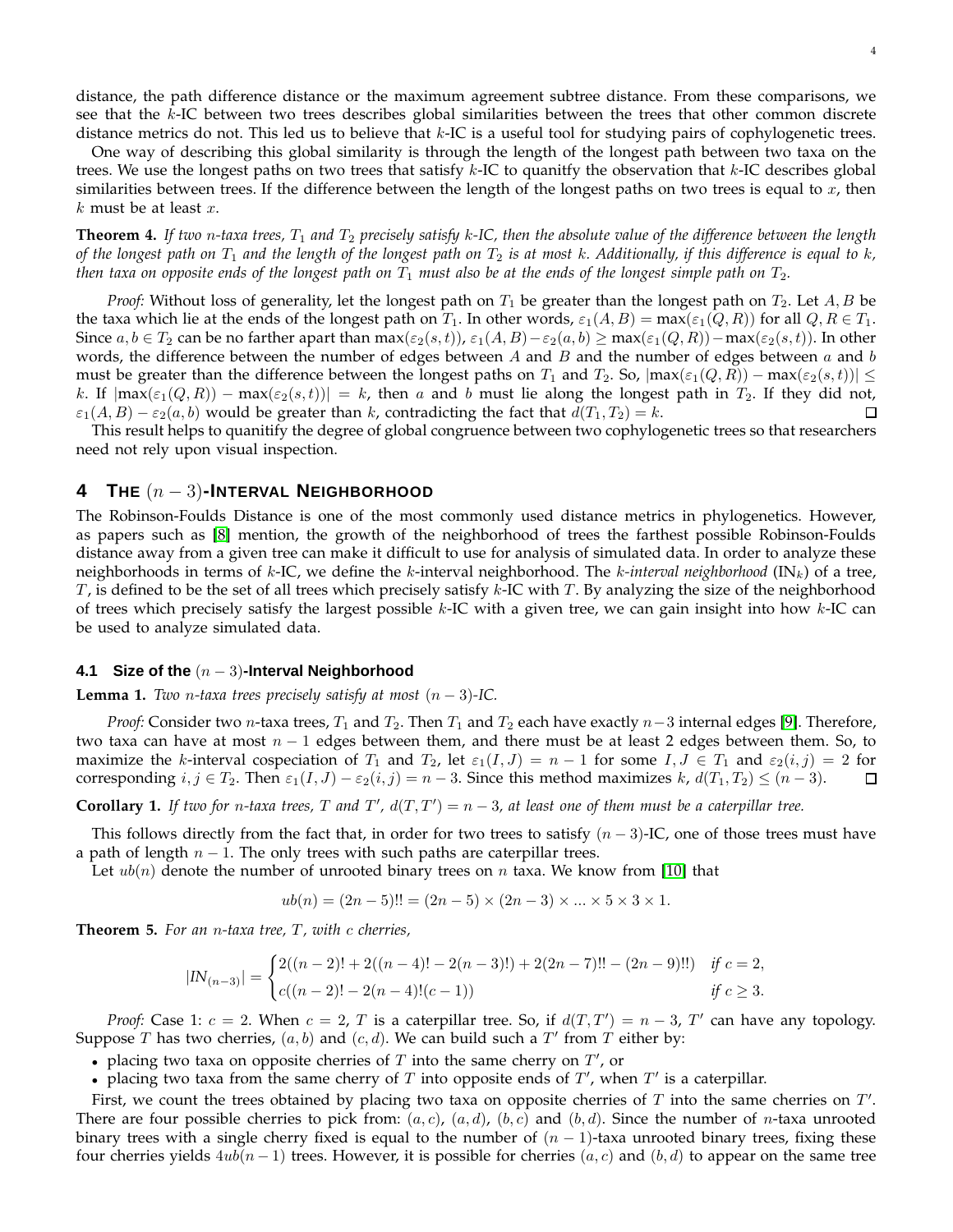and for cherries  $(a, d)$  and  $(b, c)$  to appear on the same tree. Since the number of n-taxa unrooted binary trees with two cherries fixed is equal to the number of  $(n-2)$ -taxa unrooted binary trees, there are  $2ub(n-2)$  trees which have been double-counted. So,  $2(2ub(n-1) - ub(n-2)) = 4(2(2n-7)!! - (2n-9)!!)$  is the number of trees which precisely satisfy  $(n-3)$ -IC with T yielded by putting taxa from opposite cherries in T into the same cherry in T'.

The rest of the trees in IN $_{(n-3)}(T)$  can be counted by fixing two taxa that are in cherries in T in opposite cherries of a caterpillar tree T'. There are  $(n-2)!$  caterpillar trees with a and b fixed this way. However,  $(n-3)!$  of those contain cherry  $(a, c)$  and  $(n - 3)!$  contain cherry  $(b, d)$ , which we counted in the previous step. Of those  $2(n - 3)!$ ,  $(n-4)!$  include *both*  $(a, c)$  and  $(b, d)$  as cherries, so not all of them are unique. Therefore, there are  $2(n-3)!-(n-4)!$ trees with cherry  $(a, c)$  or  $(b, d)$  which have already been counted. Similarly, there are  $2(n-3)! - (n-4)!$  trees with cherry  $(a, d)$  or  $(b, c)$  which have already been counted. So, by fixing a and b in opposite cherries of a caterpillar tree, we yield  $(n-2)! - 2(2(n-3)! - (n-4)!)$  new trees in IN<sub>(n-3)</sub>(T).

By the same argument, we obtain another  $(n-2)! - 2(2(n-3)! - (n-4)!)$  new trees by fixing c and d in opposite cherries with no double counting. Therefore, for a caterpillar tree,

$$
|\text{IN}_{(n-3)}(T)| = 2((n-2)! - 2(2(n-3)! - (n-4)!)) + 2(2ub(n-1) - ub(n-2))
$$
  
= 2((n-2)! - 2(2(n-3)! - (n-4)! + 2(2(2n-7)!! - (2n-9)!!))). (5)

Case 2:  $c \geq 3$ . When a tree, T, has c cherries with  $c \geq 3$ , we know that T cannot be a caterpillar. Therefore, in order for  $d(T, T') = n - 3$  to hold, T' must be a caterpillar. Additionally, since a caterpillar is the only tree topology with an internal path length of  $n - 1$ , we know that for each possible  $T'$ , there must be two taxa that were in a cherry on  $T$  which are in opposite cherries on  $T'$ .

For each cherry,  $(i_l, j_l)$  on  $T$ ,  $1 \le l \le c$ , there exist  $(n-2)!$  caterpillar trees with  $i_l$  and  $j_l$  in opposite cherries. For  $i_1$  and  $j_1$ , this amounts to  $(n-2)!$  trees counted in IN $_{(n-3)}(T)$ . For  $(i_2, j_2)$ , there are  $(n-2)!$  caterpillar trees with  $i_2$  and  $j_2$  in opposite cherries. However,  $(n-4)!$  have of these have cherries  $(i_1, i_2)$  and  $(j_1, j_2)$  and another  $(n-4)!$ have cherries  $(i_1, j_2)$  and  $(j_1, i_2)$ . So of the  $(n-2)!$  caterpillar trees with  $i_2$  and  $j_2$  in opposite cherries,  $2(n-4)!$ were already counted. In fact, for each  $(i_l, j_l)$ ,  $2(l-1)(n-4)!$  have already been counted for the previous cherries of  $T$ . So

<span id="page-4-0"></span>
$$
|\text{IN}_{(n-3)}(T)| = \sum_{l=1}^{c} ((n-2)! - 2(l-1)(n-4)!)
$$
  
=  $c(n-2)! - 2(n-4)! \sum_{l=2}^{c} (l-1)$   
=  $c(n-2)! - 2(n-4)! \sum_{l=1}^{c-1} l$   
=  $c(n-2)! - \frac{2(n-4)!c(c-1)}{2}$   
=  $c((n-2)! - (n-4)!(c-1)).$  (6)

#### **4.2 Growth of the** (n − 3)**-Interval Neighborhood**

The size of the IN $_{(n-3)}$  is not constant for every *n*-taxa tree, T. It grows with respect to *n* as well as with respect to the number of cherries, c, on T. Understanding how  $IN_{(n-3)}$  grows with respect to tree topology can help us to understand what information  $k$ -interval cospeciation conveys about the two trees we are comparing.

**Theorem 6.** *For all* n*-taxa trees with three or more cherries, a tree with three cherries has the smallest* (n − 3)*-interval* neighborhood, and a tree with  $\lfloor \frac{n}{2}\rfloor$  cherries has the largest. The size of the  $(n-3)$ -interval neighborhood increases as a *quadratic on* c*.*

*Proof:* For  $c \geq 3$ , we have [\(6\)](#page-4-0). We can expand this formula in order to observe it as a quadratic function on c.

<span id="page-4-1"></span>
$$
|\text{IN}_{(n-3)}| = c(n-2)! - c(c-1)(n-4)!
$$
  
= c(n-2)! - c<sup>2</sup>(n-4)! + c(n-4)!  
= -c<sup>2</sup>(n-4)! + c((n-2)! + (n-4)!) (7)

So, as c increases, the size of  $IN_{(n-3)}(T)$  is increasing as a concave down quadratic. The vertex of this parabola is located at  $c = \frac{(n-2)!+(n-4)!}{2(n-4)!}$ . So, if c could ever exceed that value, the size of IN $_{(n-3)}(T)$  would start to decrease. In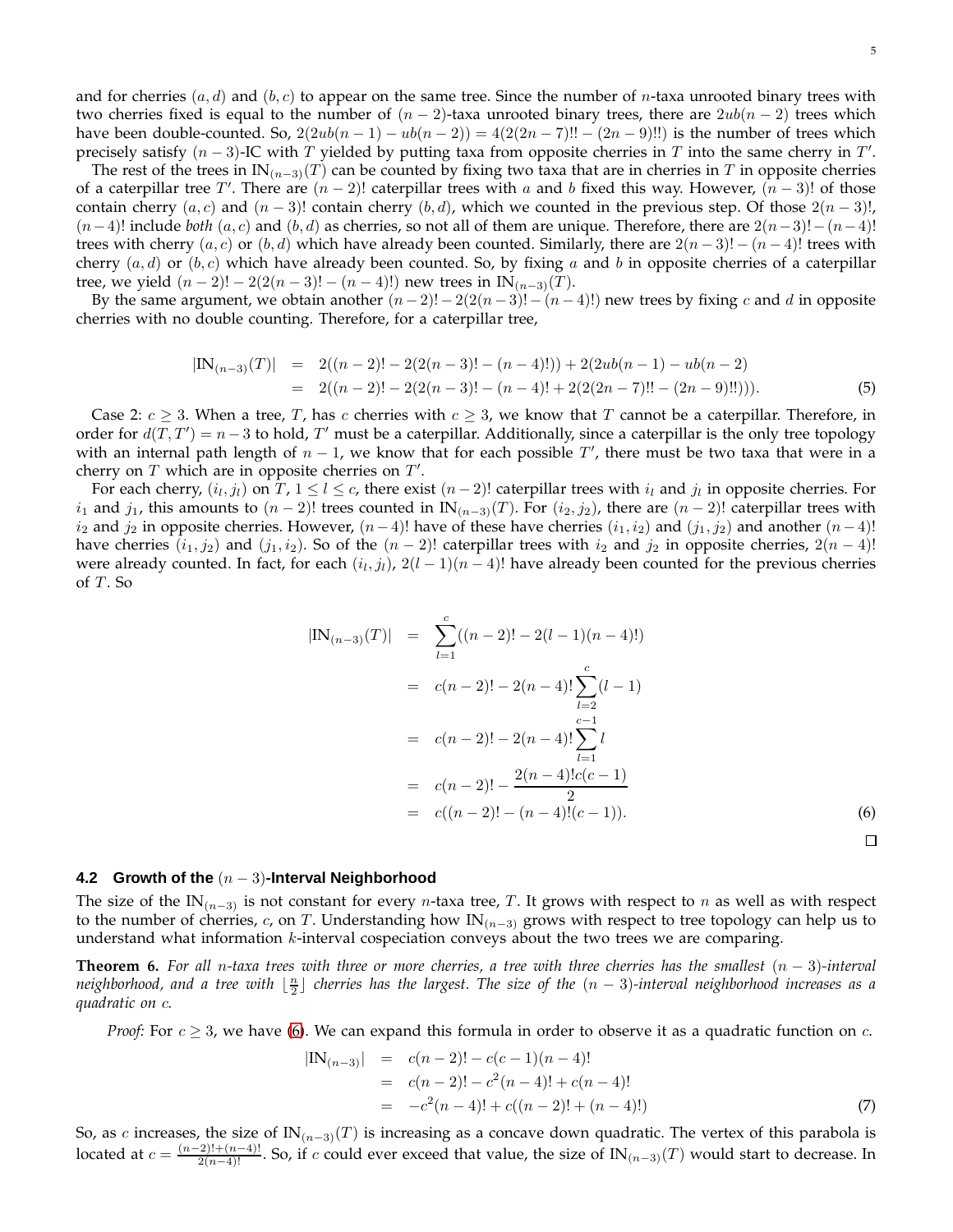order to prove that this cannot happen, we show that  $\lfloor \frac{n}{2} \rfloor \leq \frac{(n-2)!+(n-4)!}{2(n-4)!}$  for all relevant values of n. The equation for the vertex expands to the following quadratic on  $n$ :

$$
c = \frac{1}{2}(\frac{(n-2)!}{(n-4)!} + 1)
$$
  
= 
$$
\frac{1}{2}(n^2 - 5n + 7).
$$
 (8)

The greatest number of cherries a binary tree can have is  $\lfloor \frac{n}{2} \rfloor$ . So, in order for c to reach the vertex and for the size  $\text{IN}_{(n-3)}(T)$  to begin decreasing, it must be true that  $\frac{1}{2}(n^2-5n+7) \leq \lfloor \frac{n}{2} \rfloor$ . It suffices to find where  $\frac{1}{2}(n^2-5n+7) \leq \frac{n}{2}$ , which is where

<span id="page-5-0"></span>
$$
\frac{1}{2}n^2 - 3n + \frac{7}{2} \le 0.
$$
\n(9)

The roots of the above quadratic are located at  $n = 3 \pm \sqrt{2}$ . So, the inequality is only true when  $n \leq 3 + \sqrt{2}$ . Therefore, we will consider trees for which  $n = \lfloor 3 + \sqrt{2} \rfloor = 4$ . However, recall that [\(6\)](#page-4-0) applies only to trees with 3 or more cherries. Any tree with  $n \leq 5$  taxa can only have 2 cherries. So this root of [\(9\)](#page-5-0) is also not significant.

So, the number of cherries on a given tree, *T*, with *n* taxa and  $c \ge 3$  will never reach the vertex of [\(7\)](#page-4-1). Therefore, all the trees in the set of trees with  $c > 3$ , the trees with the largest  $(n-3)$ -IN are those with of all the trees in the set of trees with  $c \ge 3$ , the trees with the largest  $(n-3)$ -IN are those with  $\lfloor \frac{n}{2} \rfloor$  cherries. The following two lemmas will be necessary to compare the size of  $IN_{(n-3)}(T)$  for trees with  $c \geq 3$  to that of

caterpillar trees.

**Lemma 2.** *The inequality,*

<span id="page-5-1"></span>
$$
3ub(n-1) > (n-1)!
$$
 (10)

*holds for all*  $n \geq 10$ *.* 

*Proof:* Base Case:  $n = 10$ . When  $n = 10$ ,  $3ub(n - 1) = 3(13)!! = 405405$  and  $(n - 1)! = 362880$ . So [\(10\)](#page-5-1) holds for  $n=10$ .

Let [\(10\)](#page-5-1) hold for  $n = x - 1$ . Then  $3ub(n - 2) = 3(2x - 9)!$   $(x - 2)!$ . We can expand  $3ub(n - 1) = 3(2x - 7)!$  to  $3(2x-7)(2x-9)!!$  and  $(x-1)!$  to  $(x-1)(x-2)!$ . Since  $3(2x-9)!! > (x-2)!$  is true by the induction hypothesis, and  $(2x - 7) > (x - 1)$  for all  $x > 6$ ,  $3(2x - 7)(2x - 9)!! > (x - 1)(x - 2)!$  is true for all relevant x. Therefore, [\(10\)](#page-5-1) is true for all  $n > 10$ . □ true for all  $n > 10$ .

**Lemma 3.** *For all natural numbers,* n*,*

$$
n^3 - 6n^2 + 11n - 6 > \frac{n^3}{2} - 5n^2 + \frac{37n}{2} - 34.
$$
 (11)

*Proof:* Let  $f(n) = n^3 - 6n^2 + 11n - 6$  and  $g(n) = \frac{n^3}{2} - 5n^2 + \frac{37n}{2} - 34$ . The difference,  $f(n) - g(n)$  has two complex roots and one negative root. Observe that  $f(1) = 0$  and  $g(1) = -20$ . Since  $f(n)$  and  $g(n)$  are continuous and never cross in the positive reals, and since we can find a positive value of n for which  $f(n) > g(n)$ , this inequality holds for all positive  $n$ .  $\Box$ 

**Theorem 7.** *Of all* n*-taxa trees, the caterpillar tree has the largest* (n − 3)*-interval neighborhood.*

*Proof:* We know that [\(10\)](#page-5-1) is true for  $n \geq 10$ . We note that  $3ub(n-1) = 4ub(n-1) - ub(n-1) < 4ub(n-1) - 2ub(n-2)$ for all  $n \geq 5$ . So we can replace the left hand side of [\(10\)](#page-5-1) with  $4ub(n-1) - 2ub(n-2)$ . The expression,  $(n-1)!$ , expands to  $(n-1)(n-2)(n-3)(n-4)!$ . Since  $(n-1)(n-2)(n-3)$  expands to  $n^3 - 6n^2 + 11n - 6$  which is greater than  $\frac{n^3}{2}$  –  $5n^2 + \frac{37n}{2}$  – 34 for all positive real numbers, we replace the right hand side of [10](#page-5-1) with  $(\frac{n^3}{2} - 5n^2 + \frac{37n}{2} - 34)(n-4)!$ . Therefore,

<span id="page-5-2"></span>
$$
4ub(n-1) - 2ub(n-2) > \left(\frac{n^3}{2} - 5n^2 + \frac{37n}{2} - 34\right)(n-4)!\tag{12}
$$

holds. After some algebraic manipulation, we found that  $(12)$  is equivalent to the following inequalities:

$$
4ub(n-1) - 2ub(n-2) > \left(\frac{n^3}{2} - \frac{5n^2}{2} + 6 - \frac{n^2}{2} + \frac{n}{2} - 2n^2 + 18n - 40(n-4)\right)
$$
  
> 
$$
\left(\frac{n}{2}(n^2 - 5n + 6) - \frac{n}{2}(\frac{n}{2} - 1)(n-4)! - (2(n^2 - 5n + 6) + 4 - 8n + 24)(n-4)!\right)
$$

When we simplify the above expression, we can see that the following hold as well.

$$
(2(n^{2}-5n+6)+4-8n+24)(n-4)!+4ub(n-1)-2ub(n-2) > (\frac{n}{2}(n^{2}-5n+6)-\frac{n}{2}(\frac{n}{2}-1))(n-4)!
$$
  

$$
2(n-2)!+4(n-4)!-8(n-3)!+4ub(n-1)-2ub(n-2) > \frac{n}{2}(n-2)!-\frac{n}{2}(\frac{n}{2}-1)(n-4)!. \qquad (13)
$$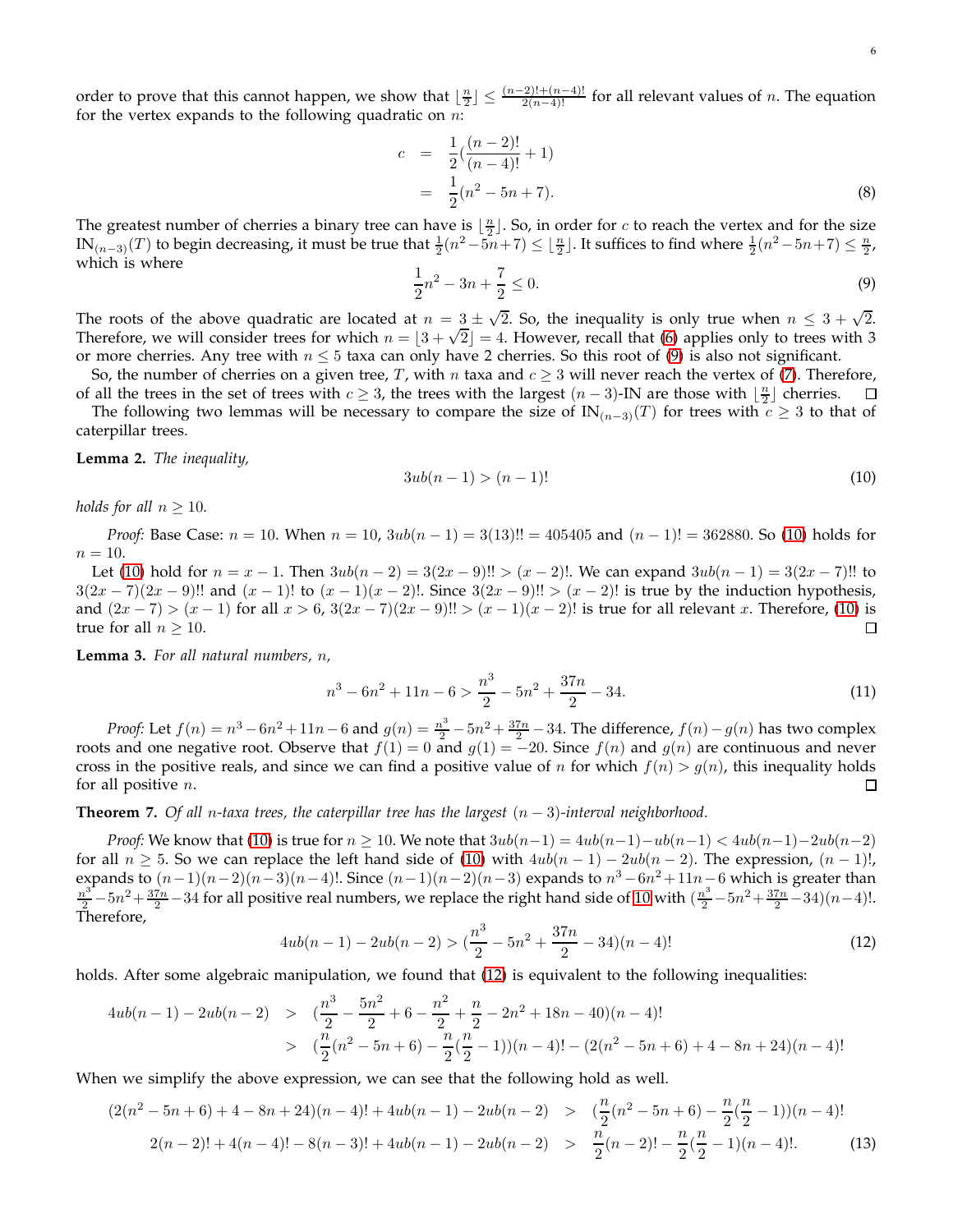From Theorem 5, we know that the left hand side of this equality is the size of the  $(n-3)$ -interval neighborhood of a caterpillar tree, while the right hand side is that of a tree with  $\lfloor \frac{n}{2} \rfloor$  cherries. Therefore, the  $(n-3)$ -interval neighborhood of a caterpillar tree is larger than that of a tree with  $\lfloor \frac{n}{2} \rfloor$  cherries for all  $n \ge 10$ . We can also compute that this is true for  $n$  between 6 and 9.

#### **4.3 The** (n − 3)**-Interval Neighborhood as a Proportion of All Trees**

In phylogenetics, we use simulations to test how well our methods work on "perfect" data which satisfy all of the assumptions of the given method. For instance, we can use a phylogenetics method to reconstruct a tree, and then compare it to the original tree to see how well the method worked [\[11\]](#page-7-10). Distance metrics are useful for conducting these comparisons, but it is important for us to understand exactly what these metrics tell us about the trees we are comparing. So we must understand the growth of the  $(n-3)$ -interval neighborhood as a proportion of all trees in order to understand how  $k$ -IC can help us in analyzing the results of random tree simulations.

In [\[12\]](#page-7-11), Bryant and Steel characterized the growth of the neighborhoods of trees a given Robison-Foulds Distance away from any given tree. The Robinson-Foulds distance between  $T_1$  and  $T_2$  is defined to be the normalized number of splits induced by  $T_1$  and not by  $T_2$ , and vice versa [\[13\]](#page-7-12). Bryant and Steel showed that, for the Robinson-Foulds distance, the proportion of trees that share *s* splits follows a Poisson distribution with mean  $\lambda = \frac{c}{2n}$ . For a given tree T, the expected proportion of trees that share  $s$  splits with T is given by  $\lambda^s e^{-\lambda/s}$  [\[12\]](#page-7-11). When two trees,  $T_1$  and  $T_2$  have  $s = 0$ , this means that they share no splits, and that they are the farthest possible Robinson-Foulds distance apart. The expected value of the proportion of trees which share 0 splits is given by

<span id="page-6-0"></span>
$$
E(s=0) = e^{-c/2n}.
$$
\n(14)

In order to understand how the proportion of trees with  $s = 0$  with T grows for n large, we can take the limit of [\(14\)](#page-6-0) as *n* approaches infinity:

$$
\lim_{n \to \infty} e^{-c/2n} = 1.
$$

This is true for any fixed c. So, if we fix a number of cherries on a tree, and let  $n$  approach infinity, it becomes increasingly likely that we will randomly choose a tree that is the farthest possible Robinson-Foulds distance away from  $T$ . However, if we let  $c$  be the maximum number of cherries possible, we have

$$
\lim_{n \to \infty} e^{-\lfloor n/2 \rfloor/2n} = e^{-1/4} \approx 0.7788.
$$

So, the proportion of trees the farthest possible Robinson-Foulds distance away from a given tree approaches 1 as n approaches infinity for trees with a fixed number of cherries. This proportion also approaches 1 as n approaches infinity and  $c$  approaches 2. This makes the Robinson-Foulds distance less useful for simulations on random large trees, since almost every resulting tree will be the farthest possible distance away from the comparison tree. This does not tell us all of the possible information about how the phylogenetic method performed.

**Theorem 8.** *The proportion of trees in the*  $(n-3)$ *-IN of a given tree approaches 0 as n approaches infinity.* 

We used Mathematica 9.0 [\[14\]](#page-7-13) to compute that

$$
lim_{n \to \infty} \frac{2((n-2)! + 2((n-4)! - 2(n-3)!) + 2(2n-7)!! - (2n-9)!!)}{(2n-5)!!} = 0
$$

and that

$$
lim_{n \to \infty} \frac{\lfloor n/2 \rfloor ((n-2)! - (\lfloor n/2 \rfloor - 1)(n-4)!)}{(2n-5)!!} = 0.
$$

These two cases suffice to show that the proportion of trees in the  $(n-3)$ -interval neighborhood approaches 0 as n approaches infinity for all trees, since these are the largest two cases. The fact that as n grows, we become less and less likely to choose a tree that is the farthest distance apart from a given tree may prove more helpful for analyzing simulations on random trees.

## **5 CONCLUSION**

When phylogeneticists work to reconstruct the "Tree of Life", it is unlikely that every species relationship will be perfectly accurate. Instead, it is more important that relationships between larger taxonomical units be correct, and that the tree have a high degree of global accuracy. Consider  $C_{3x}$  and  $D_{3x}$  from Fig. [1.](#page-2-0) For large values of x, the Robinson-Foulds distance will be quite large, while  $C_{3x}$  and  $D_{3x}$  will still satisfy 2-IC. These large trees would be assigned a worse "score" based on the RF-distance. The fact that  $d(C_{3x}, D_{3x}) = 2$ , however, tells us that these trees are actually very similar to one another. While they are not be a perfect match, we would likely want their